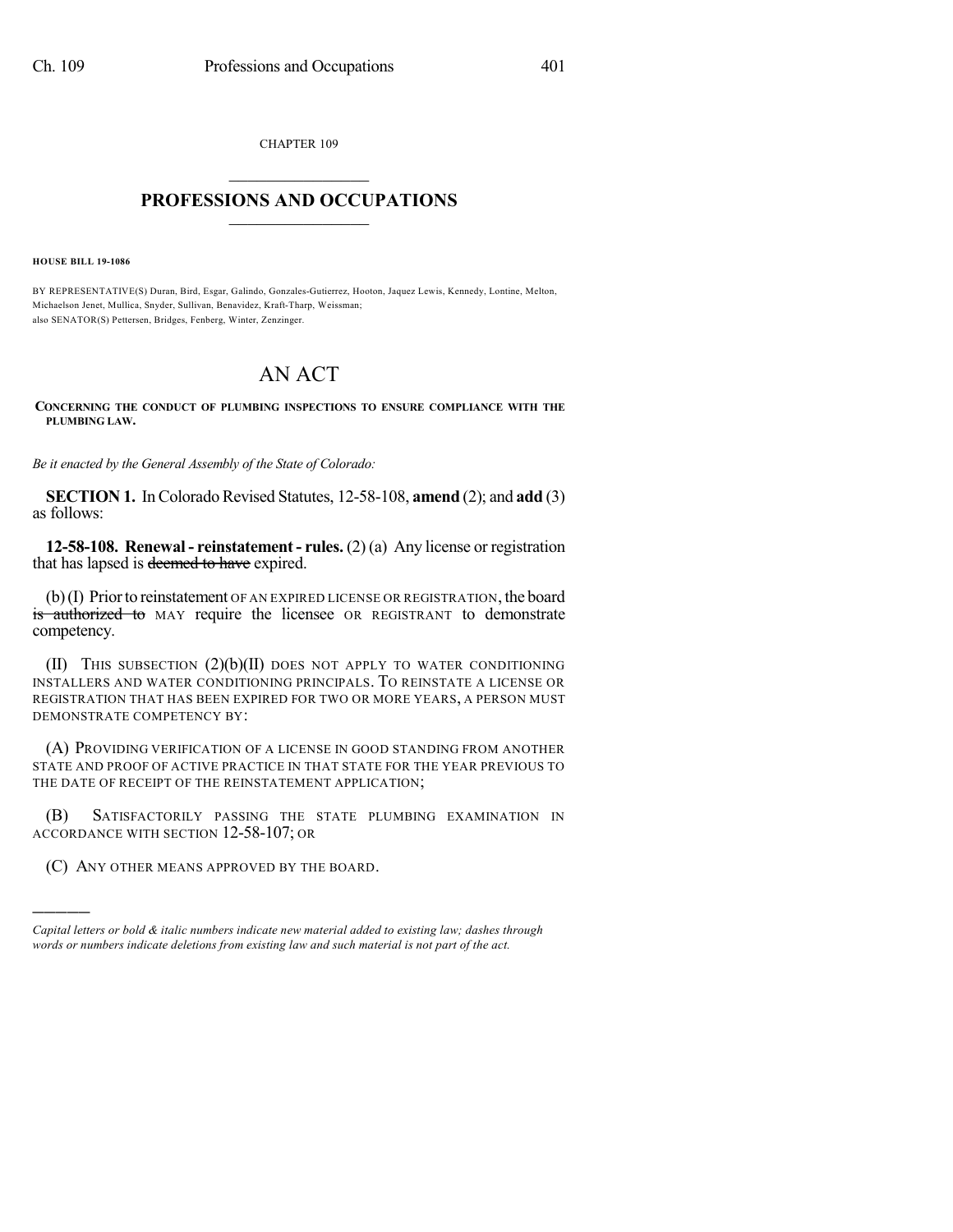(III) TO REINSTATE A LICENSE OR REGISTRATION THAT HAS BEEN EXPIRED FOR LESS THAN TWO YEARS, A PERSON MUST COMPLY WITH SUBSECTION (3)(a) OF THIS SECTION; EXCEPT THAT THIS SUBSECTION  $(2)(b)(III)$  does not apply to water CONDITIONING INSTALLERS AND WATER CONDITIONING PRINCIPALS.

(c) Licenses and registrations shall be renewed or reinstated pursuant to ARE SUBJECT TO RENEWAL OR REINSTATEMENT IN ACCORDANCE WITH a schedule established by the director of the division of professions and occupations within the department of regulatory agencies and pursuant to section 24-34-102 (8). C.R.S. The director of the division of professions and occupations within the department of regulatory agencies may establish renewal fees and delinquency fees for reinstatement pursuant to section 24-34-105. C.R.S.

(d) If a person fails to renew his or her license or registration pursuant to the schedule established by the director, of the division of professions and occupations, the license or registration shall expire EXPIRES. Any person whose license or registration has expired is subject to the penalties provided in this article ARTICLE 58 or section 24-34-102 (8). C.R.S.

(3) (a) ON OR AFTER MAY 1, 2021, THE BOARD SHALL NOT RENEW OR REINSTATE A LICENSE UNLESS THE APPLICANT HAS COMPLETED EIGHT HOURS OF CONTINUING EDUCATION FOR EVERY TWELVE MONTHS THAT HAVE PASSED AFTER THE LATER OF THE LAST DATE OF RENEWAL OR REINSTATEMENT. THIS SUBSECTION  $(3)(a)$  DOES NOT APPLY TO THE FIRST RENEWAL OR REINSTATEMENT OF A LICENSE FOR WHICH, AS A CONDITION OF ISSUANCE, THE APPLICANT SUCCESSFULLY COMPLETED A LICENSING EXAMINATION PURSUANT TO SECTION 12-58-107.

(b) ON OR BEFORE JULY 1, 2020, THE BOARD, IN COLLABORATION WITH ESTABLISHED INDUSTRY TRAINING PROGRAMS AND INDUSTRY REPRESENTATIVES, SHALL ADOPT RULES ESTABLISHING CONTINUING EDUCATION REQUIREMENTS AND STANDARDS. THE REQUIREMENTS AND STANDARDS MUST INCLUDE COURSE WORK RELATED TO THE CODE, INCLUDING CORE COMPETENCIES, AS DETERMINED BY THE BOARD.THE BOARD MAY COUNT A LICENSED PLUMBER'S ENROLLMENT IN A COURSE DESIGNED TO HELP THE PLUMBER ATTAIN NATIONALLY RECOGNIZED PLUMBING AND BUILDING INSPECTION CERTIFICATIONS TOWARDS THE PLUMBER'S CONTINUING EDUCATION REQUIREMENTS. A RENEWAL OR REINSTATEMENT LICENSE APPLICANT MUST FURNISH,OR CAUSE TO BE FURNISHED,TO THE BOARD,IN A FORM AND MANNER DETERMINED BY THE BOARD,DOCUMENTATION DEMONSTRATING COMPLIANCE WITH THIS SUBSECTION (3) AND RULES PROMULGATED TO IMPLEMENT THIS SUBSECTION (3).

(c) TO ENSURE CONSUMER PROTECTION,THE BOARD'S RULES MAY INCLUDE AUDIT STANDARDS FOR LICENSEE COMPLIANCE WITH CONTINUING EDUCATION REQUIREMENTS AND REQUIREMENTS PERTAINING TO THE TESTING OF LICENSEES BY THE CONTINUING EDUCATION VENDOR.

**SECTION 2.** In Colorado Revised Statutes, 12-58-114.5, **add** (10) as follows:

**12-58-114.5. Inspection - application - standards.** (10) (a) AN INSPECTOR PERFORMING AN INSPECTION FOR THE STATE, AN INCORPORATED TOWN OR CITY,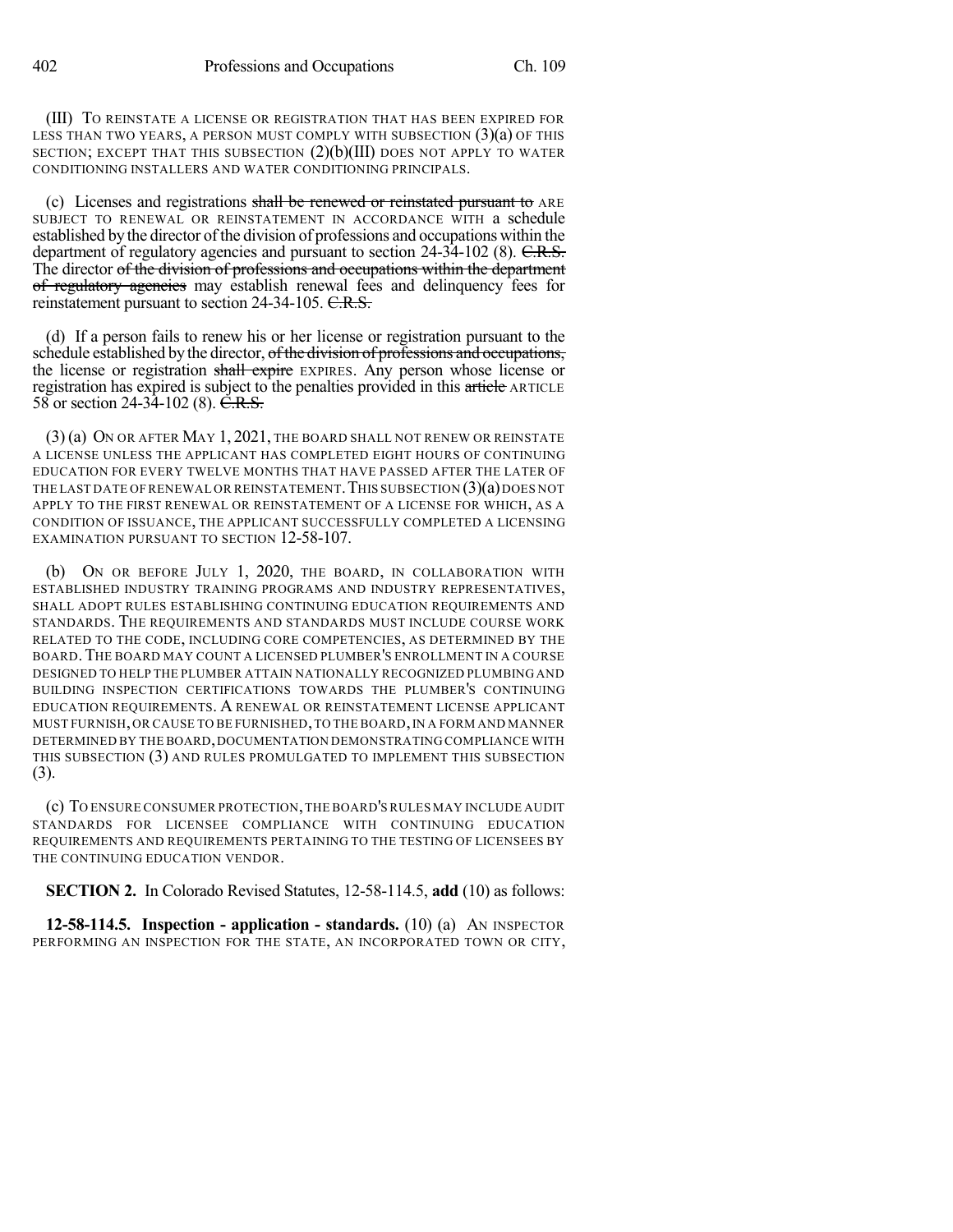COUNTY, CITY AND COUNTY, OR QUALIFIED STATE INSTITUTION OF HIGHER EDUCATION, REFERRED TO IN THIS SUBSECTION (10) AS AN "INSPECTING ENTITY", SHALL VERIFY COMPLIANCE WITH THIS ARTICLE 58.

(b) (I) INSPECTIONS PERFORMED BY AN INSPECTING ENTITY MUST INCLUDE, FOR EACH PROJECT, A CONTEMPORANEOUS REVIEW TO ENSURE COMPLIANCE WITH SECTIONS 12-58-105 AND 12-58-117.ACONTEMPORANEOUS REVIEW MAY INCLUDE A FULL OR PARTIAL REVIEW OF THE PLUMBERS AND APPRENTICES WORKING AT A JOB SITE BEING INSPECTED.

(II) TO ENSURE THAT ENFORCEMENT IS CONSISTENT, TIMELY, AND EFFICIENT, EACH INSPECTING ENTITY EMPLOYING INSPECTORS SHALL DEVELOP STANDARD PROCEDURES TO ADVISE ITS INSPECTORS ON HOW TO CONDUCT A CONTEMPORANEOUS REVIEW. AN INSPECTING ENTITY'S STANDARD PROCEDURES NEED NOT REQUIRE A CONTEMPORANEOUS REVIEW FOR EACH INSPECTION OF A PROJECT,BUT THE PROCEDURES MUST PRESERVE AN INSPECTOR'S ABILITY TO VERIFY COMPLIANCE WITH SECTIONS 12-58-105 AND 12-58-117 AT ANY TIME. EACH INSPECTING ENTITY'S PROCEDURES MUST INCLUDE PROVISIONS THAT ALLOW FOR INSPECTORS TO CONDUCT OCCASIONAL, RANDOM, ON-SITE INSPECTIONS WHILE ACTUAL PLUMBING WORK IS BEING CONDUCTED, WITH A FOCUS ON LARGE COMMERCIAL AND MULTI-FAMILY RESIDENTIAL PROJECTS PERMITTED BY THE INSPECTING ENTITY. EACH INSPECTING ENTITY SUBJECT TO THIS SUBSECTION (10)(b)(II), INCLUDING THE STATE, SHALL POST ITS CURRENT PROCEDURES REGARDING CONTEMPORANEOUS REVIEWS IN A PROMINENT LOCATION ON ITS PUBLIC WEBSITE AND PROVIDE THE DIRECTOR OF THE DIVISION OF PROFESSIONS AND OCCUPATIONS WITH A LINK TO THE WEB PAGE ON WHICH THE PROCEDURES HAVE BEEN POSTED OR, IF AN INSPECTING ENTITY DOES NOT HAVE A WEBSITE, PROVIDE ITS CURRENT PROCEDURES TO THE DIRECTOR FOR POSTING ON THE BOARD'S WEBSITE.

(III) AN INSPECTOR MAY FILE A COMPLAINT WITH THE BOARD FOR ANY VIOLATION OF THIS ARTICLE 58.

(c) THE BOARD SHALL ENSURE COMPLIANCE WITH THIS SECTION. IF THE BOARD DETERMINES, AS A RESULT OF A FORMAL COMPLAINT, THAT AN INSPECTING ENTITY IS CONDUCTING PLUMBING INSPECTIONS THAT DO NOT COMPLY WITH THIS SECTION, THE BOARD MAY ISSUE TO THE INSPECTING ENTITY AN ORDER TO SHOW CAUSE, IN ACCORDANCE WITH SECTION 12-58-104 (1)(m), AS TO WHY THE BOARD SHOULD NOT ISSUE A FINAL ORDER DIRECTING THE INSPECTING ENTITY TO CEASE AND DESIST CONDUCTING PLUMBING INSPECTIONS UNTIL THE INSPECTING ENTITY COMES INTO COMPLIANCE TO THE SATISFACTION OF THE BOARD. IF THE USE OF STATE PLUMBING INSPECTORS ISREQUIRED AFTER THE ISSUANCE OFA FINAL CEASE-AND-DESIST ORDER PURSUANT TO THIS SUBSECTION  $(10)(c)$ , THE INSPECTING ENTITY SHALL REIMBURSE THE BOARD FOR ANY EXPENSES INCURRED IN PERFORMING THE INSPECTING ENTITY'S INSPECTIONS, IN ADDITION TO TRANSMITTING THE REQUIRED PERMIT FEES.

**SECTION 3.** In Colorado Revised Statutes, 12-155-112, **amend as relocated by House Bill 19-1172** (2); and **add** (3) as follows:

**12-155-112. License renewal - fees - reinstatement - rules.** (2) (a) Licenses and registrations issued pursuant to this article 155 are subject to the renewal, expiration, reinstatement, and delinquency fee provisions specified in section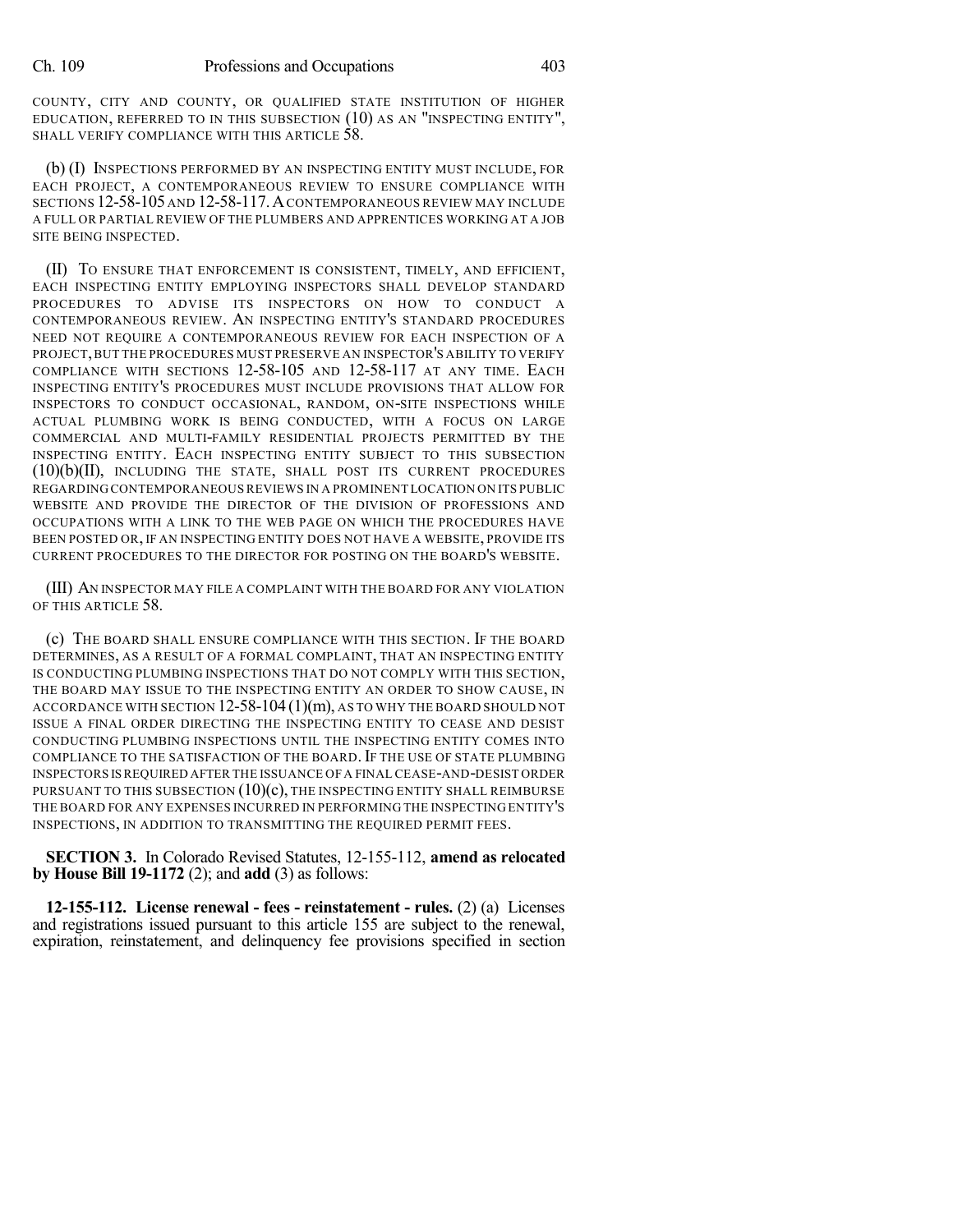12-20-202 (1) and (2). Any person whose license or registration has expired is subject to the penalties provided in this article 155 or section 12-20-202 (1).

THIS SUBSECTION  $(2)(b)$  DOES NOT APPLY TO WATER CONDITIONING INSTALLERS AND WATER CONDITIONING PRINCIPALS. TO REINSTATE A LICENSE OR REGISTRATION THAT HAS BEEN EXPIRED FOR TWO OR MORE YEARS, A PERSON MUST DEMONSTRATE COMPETENCY BY:

(I) PROVIDING VERIFICATION OF A LICENSE IN GOOD STANDING FROM ANOTHER STATE AND PROOF OF ACTIVE PRACTICE IN THAT STATE FOR THE YEAR PREVIOUS TO THE DATE OF RECEIPT OF THE REINSTATEMENT APPLICATION;

(II) SATISFACTORILY PASSING THE STATE PLUMBING EXAMINATION IN ACCORDANCE WITH SECTION 12-58-107; OR

(III) ANY OTHER MEANS APPROVED BY THE BOARD.

(c) TO REINSTATE A LICENSE OR REGISTRATION THAT HAS BEEN EXPIRED FOR LESS THAN TWO YEARS, A PERSON MUST COMPLY WITH SUBSECTION  $(3)(a)$  OF THIS SECTION; EXCEPT THAT THIS SUBSECTION (2)(c) DOES NOT APPLY TO WATER CONDITIONING INSTALLERS AND WATER CONDITIONING PRINCIPALS.

(3) (a) ON OR AFTER MAY 1, 2021, THE BOARD SHALL NOT RENEW OR REINSTATE A LICENSE UNLESS THE APPLICANT HAS COMPLETED EIGHT HOURS OF CONTINUING EDUCATION FOR EVERY TWELVE MONTHS THAT HAVE PASSED AFTER THE LATER OF THE LAST DATE OF RENEWAL OR REINSTATEMENT. THIS SUBSECTION (3)(a) DOES NOT APPLY TO THE FIRST RENEWAL OR REINSTATEMENT OF A LICENSE FOR WHICH, AS A CONDITION OF ISSUANCE, THE APPLICANT SUCCESSFULLY COMPLETED A LICENSING EXAMINATION PURSUANT TO SECTION 12-155-110.

(b) ON OR BEFORE JULY 1, 2020, THE BOARD, IN COLLABORATION WITH ESTABLISHED INDUSTRY TRAINING PROGRAMS AND INDUSTRY REPRESENTATIVES, SHALL ADOPT RULES ESTABLISHING CONTINUING EDUCATION REQUIREMENTS AND STANDARDS. THE REQUIREMENTS AND STANDARDS MUST INCLUDE COURSE WORK RELATED TO THE CODE, INCLUDING CORE COMPETENCIES, AS DETERMINED BY THE BOARD.THE BOARD MAY COUNT A LICENSED PLUMBER'S ENROLLMENT IN A COURSE DESIGNED TO HELP THE PLUMBER ATTAIN NATIONALLY RECOGNIZED PLUMBING AND BUILDING INSPECTION CERTIFICATIONS TOWARDS THE PLUMBER'S CONTINUING EDUCATION REQUIREMENTS. A RENEWAL OR REINSTATEMENT LICENSE APPLICANT MUST FURNISH,OR CAUSE TO BE FURNISHED,TO THE BOARD,IN A FORM AND MANNER DETERMINED BY THE BOARD,DOCUMENTATION DEMONSTRATING COMPLIANCE WITH THIS SUBSECTION (3) AND RULES PROMULGATED TO IMPLEMENT THIS SUBSECTION (3).

(c) TO ENSURE CONSUMER PROTECTION,THE BOARD'S RULES MAY INCLUDE AUDIT STANDARDS FOR LICENSEE COMPLIANCE WITH CONTINUING EDUCATION REQUIREMENTS AND REQUIREMENTS PERTAINING TO THE TESTING OF LICENSEES BY THE CONTINUING EDUCATION VENDOR.

**SECTION 4.** In Colorado Revised Statutes, 12-155-120, **add as relocated by House Bill 19-1172** (10) as follows: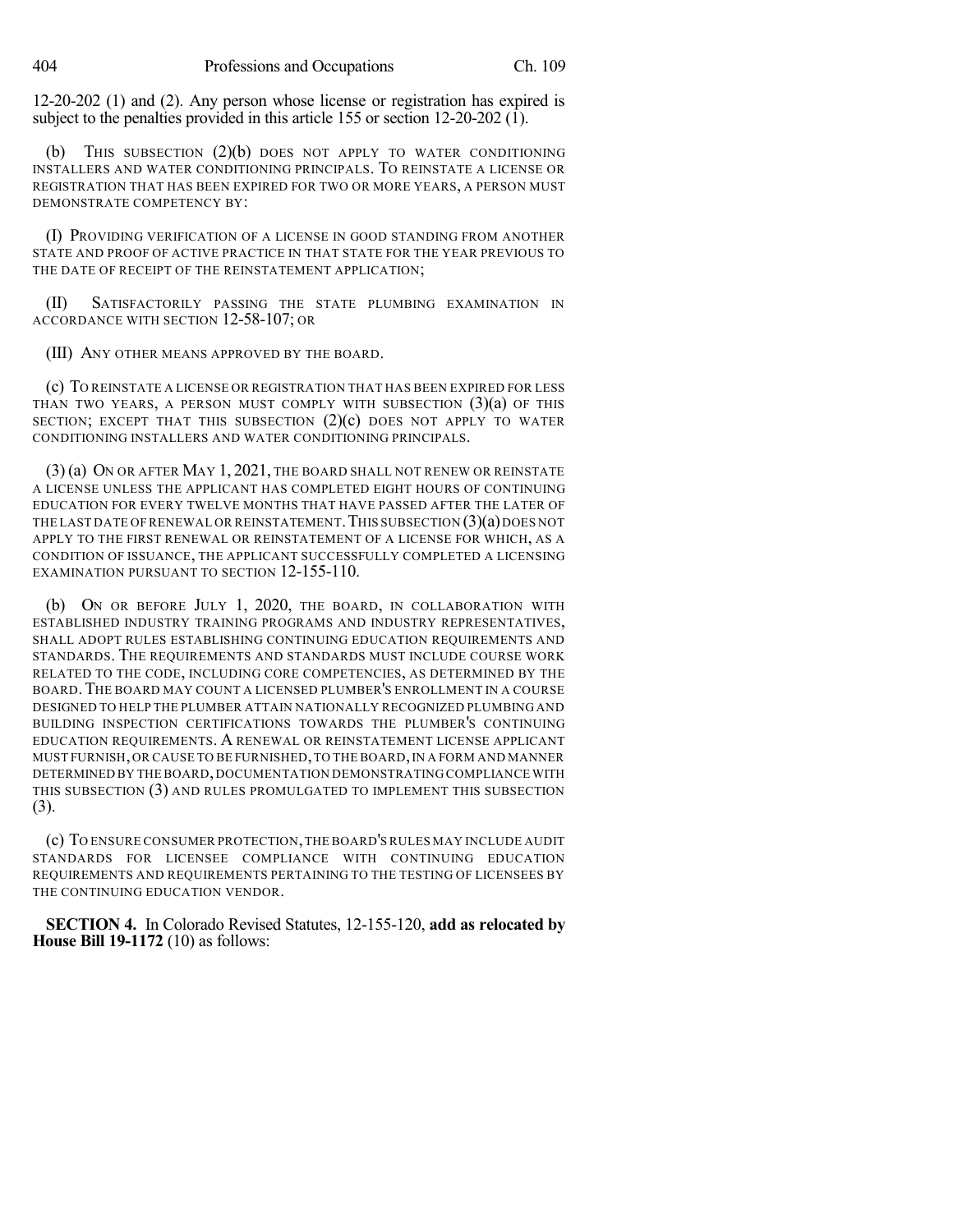**12-155-120. Inspection - application - standards.** (10) (a) AN INSPECTOR PERFORMING AN INSPECTION FOR THE STATE, AN INCORPORATED TOWN OR CITY, COUNTY, CITY AND COUNTY, OR QUALIFIED STATE INSTITUTION OF HIGHER EDUCATION, REFERRED TO IN THIS SUBSECTION (10) AS AN "INSPECTING ENTITY", SHALL VERIFY COMPLIANCE WITH THIS ARTICLE 155.

(b) (I) INSPECTIONS PERFORMED BY AN INSPECTING ENTITY MUST INCLUDE, FOR EACH PROJECT, A CONTEMPORANEOUS REVIEW TO ENSURE COMPLIANCE WITH SECTIONS 12-155-108 AND 12-155-124. A CONTEMPORANEOUS REVIEW MAY INCLUDE A FULL OR PARTIAL REVIEW OF THE PLUMBERS AND APPRENTICES WORKING AT A JOB SITE BEING INSPECTED.

(II) TO ENSURE THAT ENFORCEMENT IS CONSISTENT, TIMELY, AND EFFICIENT, EACH INSPECTING ENTITY EMPLOYING INSPECTORS SHALL DEVELOP STANDARD PROCEDURES TO ADVISE ITS INSPECTORS ON HOW TO CONDUCT A CONTEMPORANEOUS REVIEW. AN INSPECTING ENTITY'S STANDARD PROCEDURES NEED NOT REQUIRE A CONTEMPORANEOUS REVIEW FOR EACH INSPECTION OF A PROJECT,BUT THE PROCEDURES MUST PRESERVE AN INSPECTOR'S ABILITY TO VERIFY COMPLIANCE WITH SECTIONS 12-155-108 AND 12-155-124 AT ANY TIME. EACH INSPECTING ENTITY'S PROCEDURES MUST INCLUDE PROVISIONS THAT ALLOW FOR INSPECTORS TO CONDUCT OCCASIONAL, RANDOM, ON-SITE INSPECTIONS WHILE ACTUAL PLUMBING WORK IS BEING CONDUCTED, WITH A FOCUS ON LARGE COMMERCIAL AND MULTI-FAMILY RESIDENTIAL PROJECTS PERMITTED BY THE INSPECTING ENTITY. EACH INSPECTING ENTITY SUBJECT TO THIS SUBSECTION (10)(b)(II), INCLUDING THE STATE, SHALL POST ITS CURRENT PROCEDURES REGARDING CONTEMPORANEOUSREVIEWS IN A PROMINENT LOCATION ON ITS PUBLIC WEBSITE AND PROVIDE THE DIRECTOR WITH A LINK TO THE WEB PAGE ON WHICH THE PROCEDURES HAVE BEEN POSTED OR, IF AN INSPECTING ENTITY DOES NOT HAVE A WEBSITE,PROVIDE ITS CURRENT PROCEDURES TO THE DIRECTOR FOR POSTING ON THE BOARD'S WEBSITE.

(III) AN INSPECTOR MAY FILE A COMPLAINT WITH THE BOARD FOR ANY VIOLATION OF THIS ARTICLE 155.

(c) THE BOARD SHALL ENSURE COMPLIANCE WITH THIS SECTION. IF THE BOARD DETERMINES, AS A RESULT OF A FORMAL COMPLAINT, THAT AN INSPECTING ENTITY IS CONDUCTING PLUMBING INSPECTIONS THAT DO NOT COMPLY WITH THIS SECTION, THE BOARD MAY ISSUE TO THE INSPECTING ENTITY AN ORDER TO SHOW CAUSE, IN ACCORDANCE WITH SECTION  $12-155-105$   $(1)(m)$ , as to why the board should NOT ISSUE A FINAL ORDER DIRECTING THE INSPECTING ENTITY TO CEASE AND DESIST CONDUCTING PLUMBING INSPECTIONS UNTIL THE INSPECTING ENTITY COMES INTO COMPLIANCE TO THE SATISFACTION OF THE BOARD. IF THE USE OF STATE PLUMBING INSPECTORS IS REQUIRED AFTER THE ISSUANCE OFA FINAL CEASE-AND-DESIST ORDER PURSUANT TO THIS SUBSECTION  $(10)(c)$ , THE INSPECTING ENTITY SHALL REIMBURSE THE BOARD FOR ANY EXPENSES INCURRED IN PERFORMING THE INSPECTING ENTITY'S INSPECTIONS, IN ADDITION TO TRANSMITTING THE REQUIRED PERMIT FEES.

**SECTION 5. Act subject to petition - effective date.** (1) Except as otherwise provided in subsection (2) of this section, this act takes effect January 1, 2020; except that, if a referendum petition is filed pursuant to section  $1(3)$  of article V of the state constitution against this act or an item, section, or part of this act within the